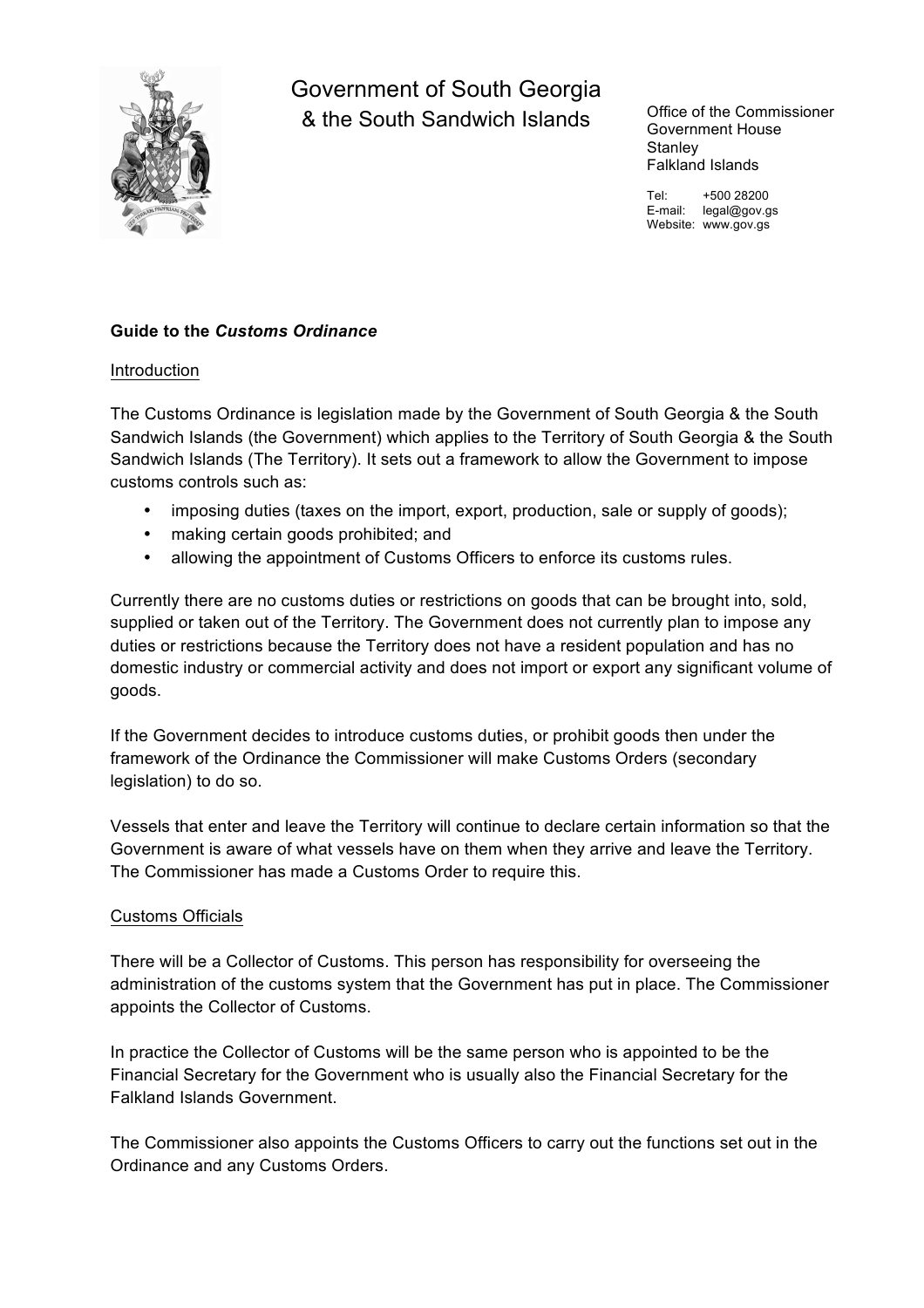In practice the Government Officers based on South Georgia will be appointed as Customs Officers and carry out this role as they do now.

# Customs Controls

The Ordinance sets out a framework that the Commissioner can use to bring in customs controls if required. The controls that can be introduced are the imposition of customs duties on goods, and the prohibition of certain goods.

Customs duties, if introduced, can be applied to specific goods or classes of goods. The duties can be applied to the import, export, production, sale or supply of the goods specified. The Commissioner would specify the goods concerned and set the amount of any duties. To bring in custom duties the Commissioner must make an Order, which must be published.

The Commissioner also has the power to prohibit the import, export, production and sale of specified goods. If introduced the Commissioner would need to make an Order specifying the goods that are prohibited and the nature of the prohibition. Such an Order must be published.

### Enforcement

The Ordinance gives the Commissioner the power to make an Order to require persons entering or leaving the territory to make a declaration for customs purposes, and to make Orders about things that are needed in connection with the import, sale, supply, production or export of goods.

When the Commissioner made the Customs Ordinance he also made an Order that requires the person in control of a vessel to make a declaration when entering and leaving the Territory about what is on board that vessel, including cargo, people and fuel.

This system of requiring declarations was in place before the new Customs Ordinance was made. Fees to be charged for entry and exit declarations are set by the Commissioner and are published in the South Georgia and South Sandwich Islands Gazette. They are reviewed periodically.

The Commissioner may also make an Order giving Customs Officers the power to seize goods although there are currently no plans to introduce such an Order.

Customs Officers have the power to require a person to answer questions, make a declaration and provide information and documents. These powers can be exercised when a Customs Officer needs to ensure that a Customs Order is complied with, or they are investigating a breach of a Customs Order.

A Customs Officer may search a person or property if they suspect that goods will be found on which customs duties should have been paid, or which could be evidence of breach of a Customs Order. However a Customs Officer cannot carry out an intimate personal search unless the Commissioner makes regulations setting out when and how intimate searches can